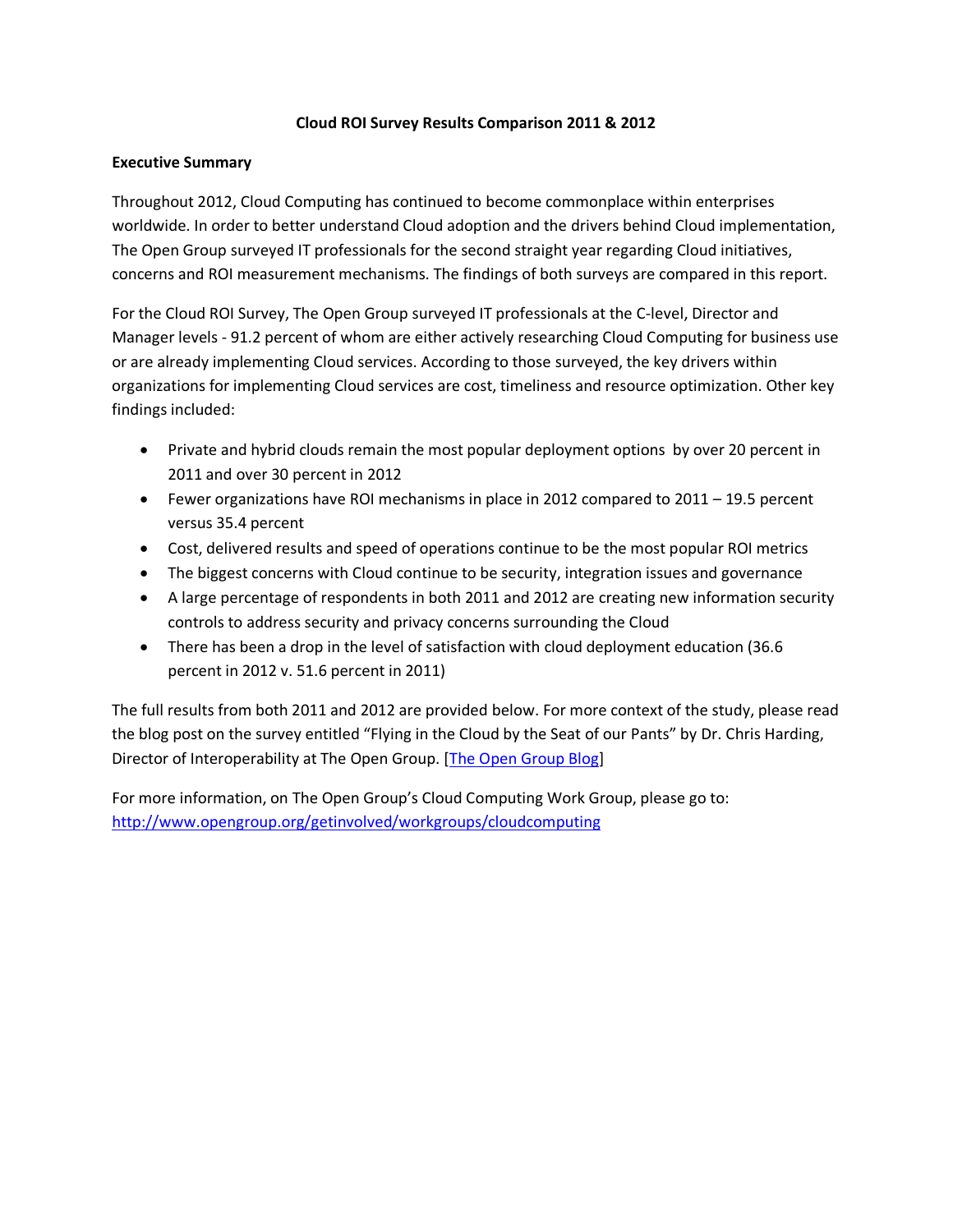## **2012 Cloud Survey Results and Comparison**

*1. What type of influence do you have related to your organization's use of Cloud Computing?*

### 2011



# 2012



Results of the past two annual surveys showed that the majority of respondents have influence over decisions and purchases related to their organization's use of Cloud Computing. In 2012, 85.5 percent of respondents were either the direct purchasers and decision makers for their organizations Cloud initiatives or have direct influence over purchases and decisions, compared to 77.5 percent in 2011.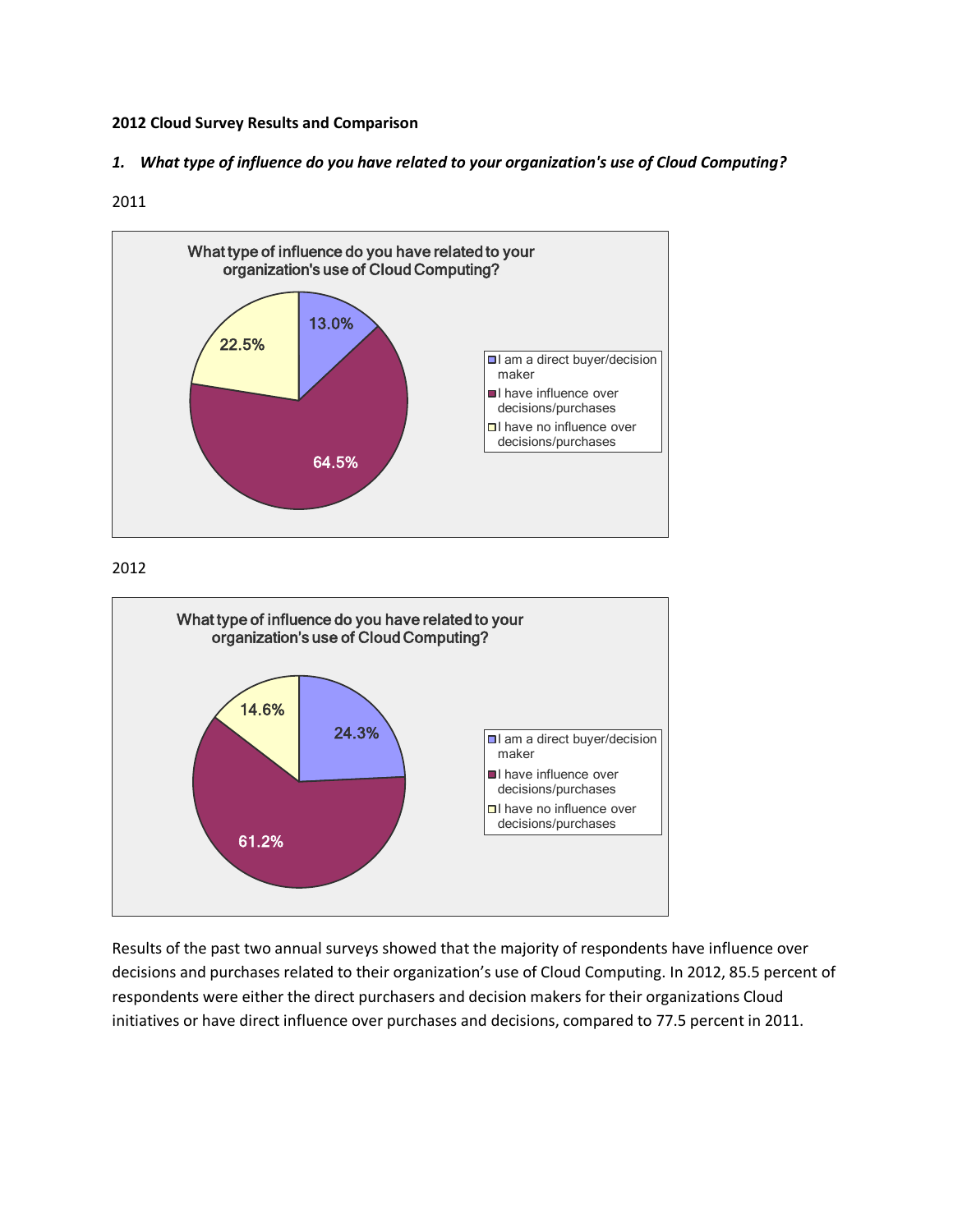## *2. What level best represents your position at your organization?*

### 2011



## 2012



There was a significant shift in the organizational level and title of survey respondents from the 2011 to 2012 survey. Although, most respondents were managers or directors in both years, almost 50 percent of the respondents in 2012 were VP or C-level, compared to only 22.3 percent in 2011.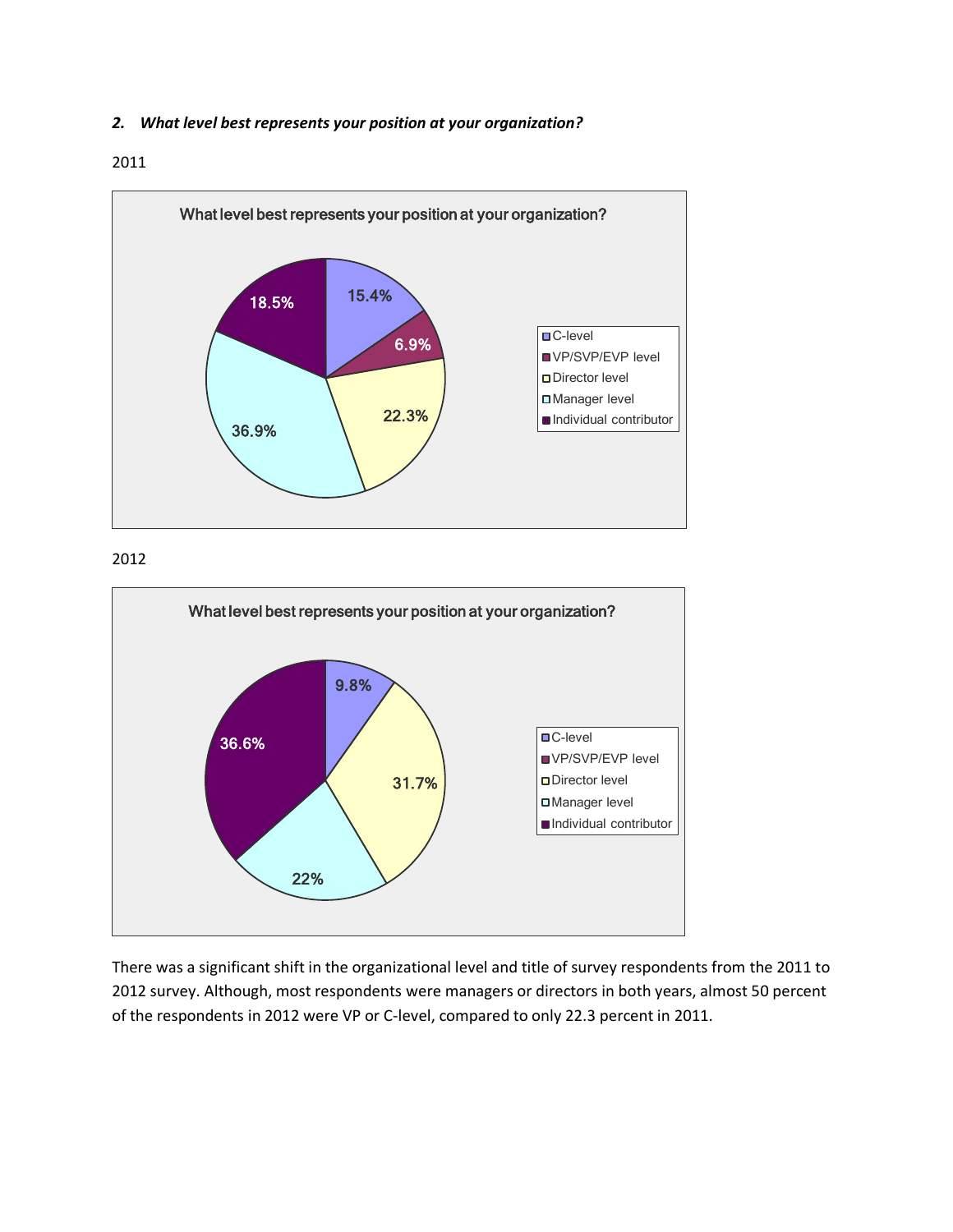### *3. What size is your organization?*

2011



# 2012



Results for both surveys were fairly consistent. The majority of respondents are employed by organizations with 250 - 1,000 employees.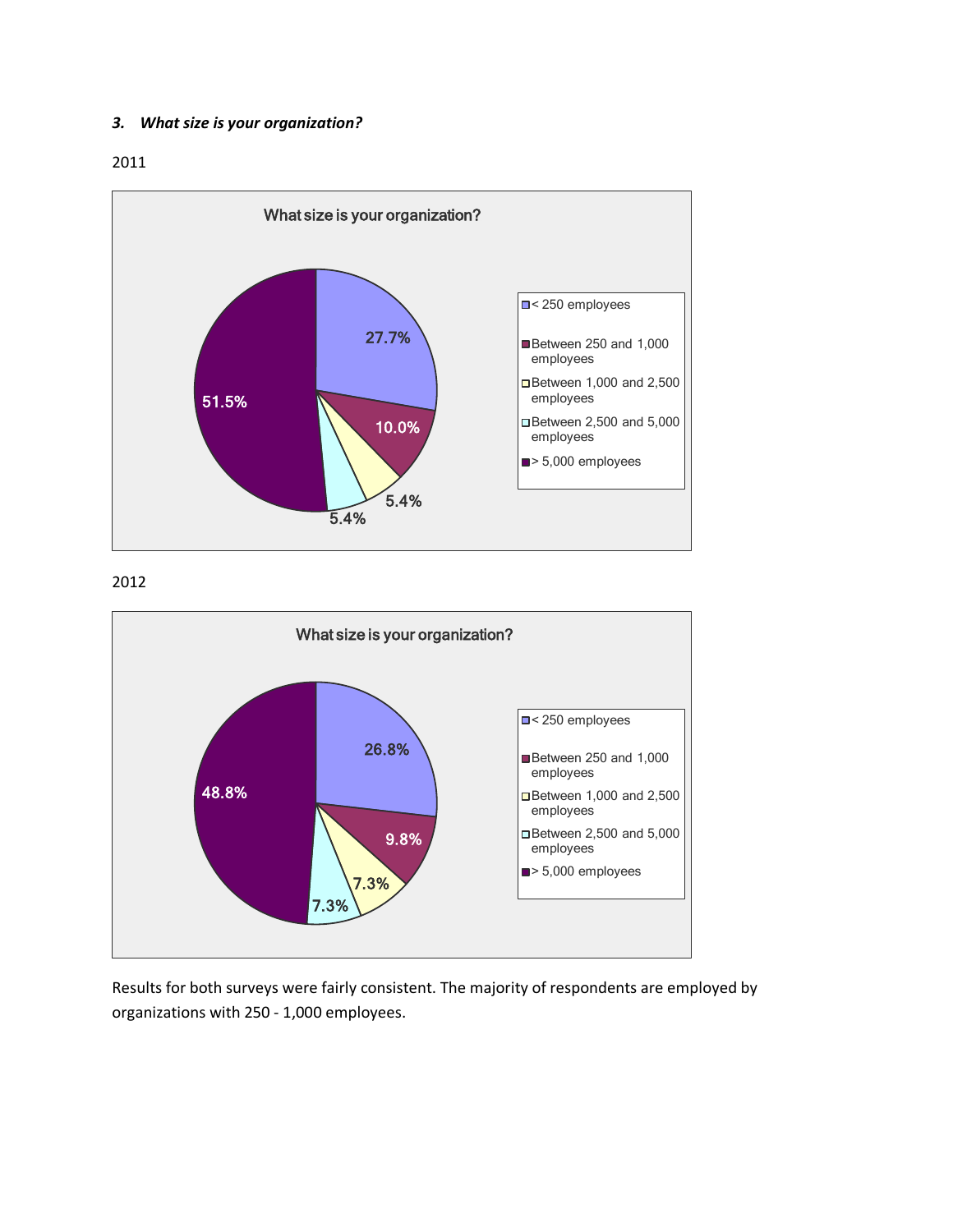## *4. Where is your organization headquartered?*

## 2011



## 2012



Both survey results revealed that the majority of respondents work for organizations headquartered in both North America and Europe – 66.9 percent in 2011 and 80.5 percent in 2012. In 2011, Central America was significantly represented, while in 2012 it was not represented at all.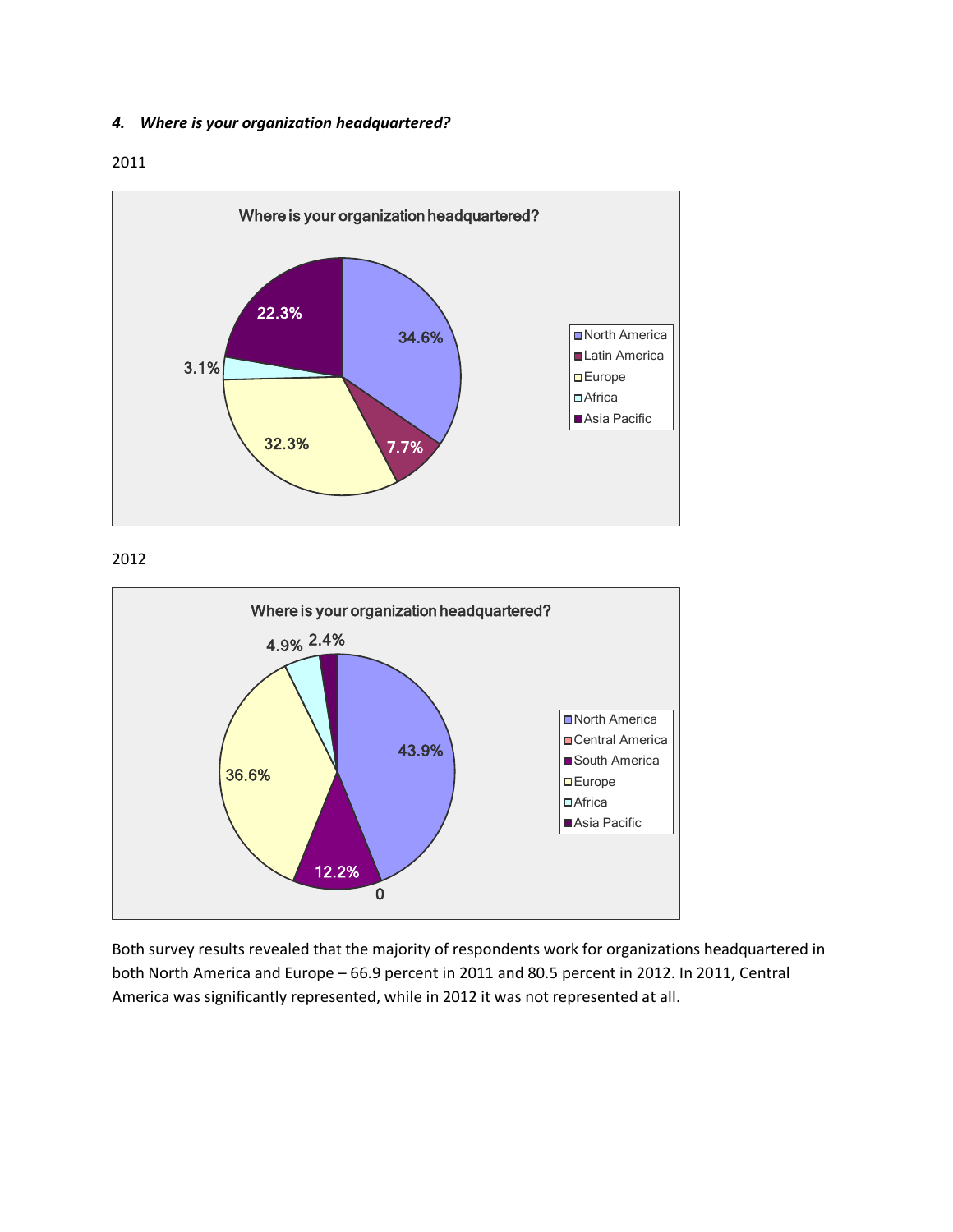*5. Which of the following people in your organization are making buying decisions on Cloud services? (Check all that apply – please include all Cloud use such as SaaS, PaaS, etc)*



2011

# 2012



Both years' results showed pretty even decision making responsibility between CIOs, enterprise architects and IT Management.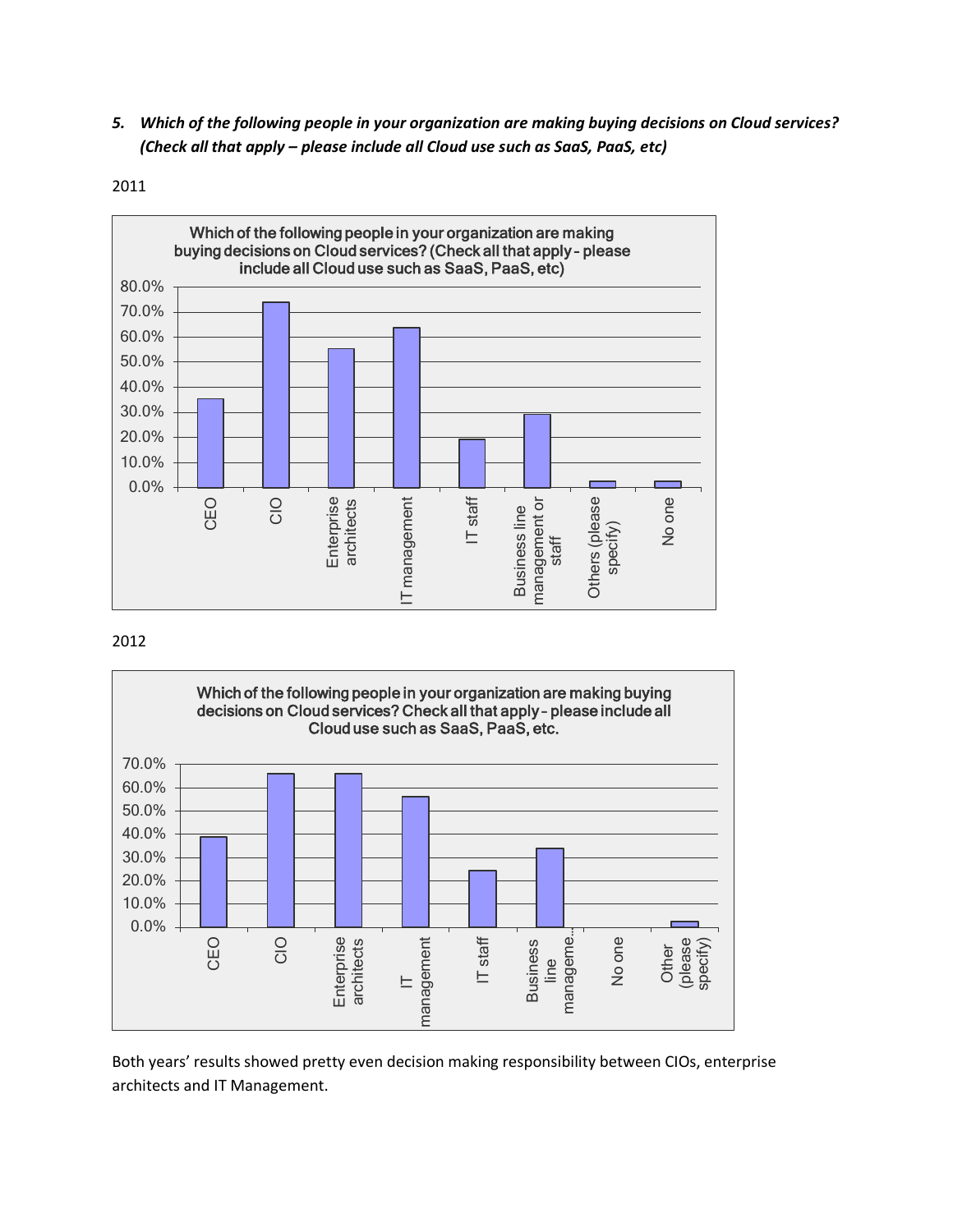*6. What level executive buy-in is/was required to fund your Cloud initiatives?(Check all that apply)*







Both years' surveys yielded results showing that CEO or CIO approval is required to fund Cloud initiatives. In 2012, there were a small percentage of respondents that said no executive buy-in is required. No participants had this response in 2011.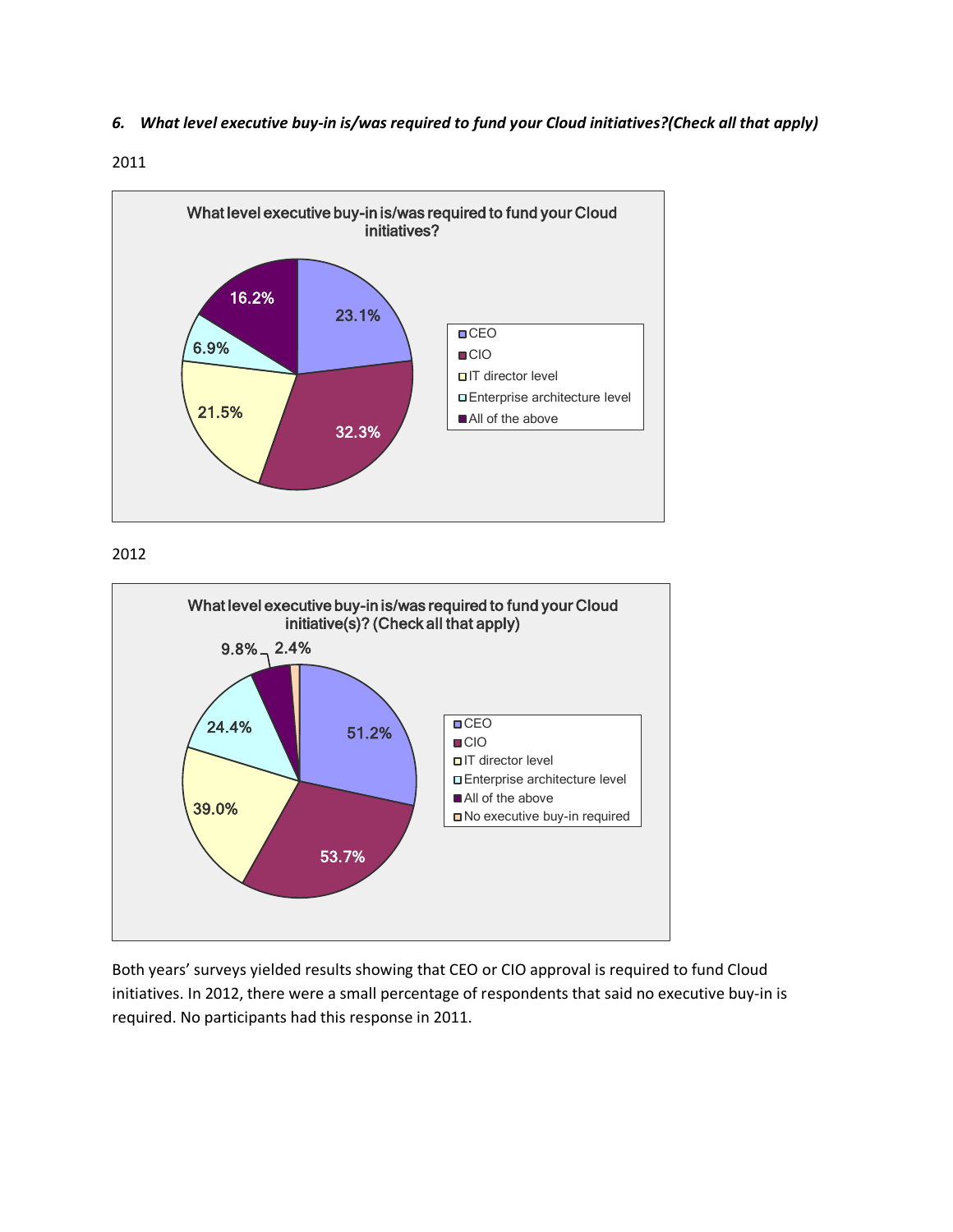*7. What are the main reasons for your organization to use Cloud Computing? Select top three from list in order of priority.*

2011



### 2012

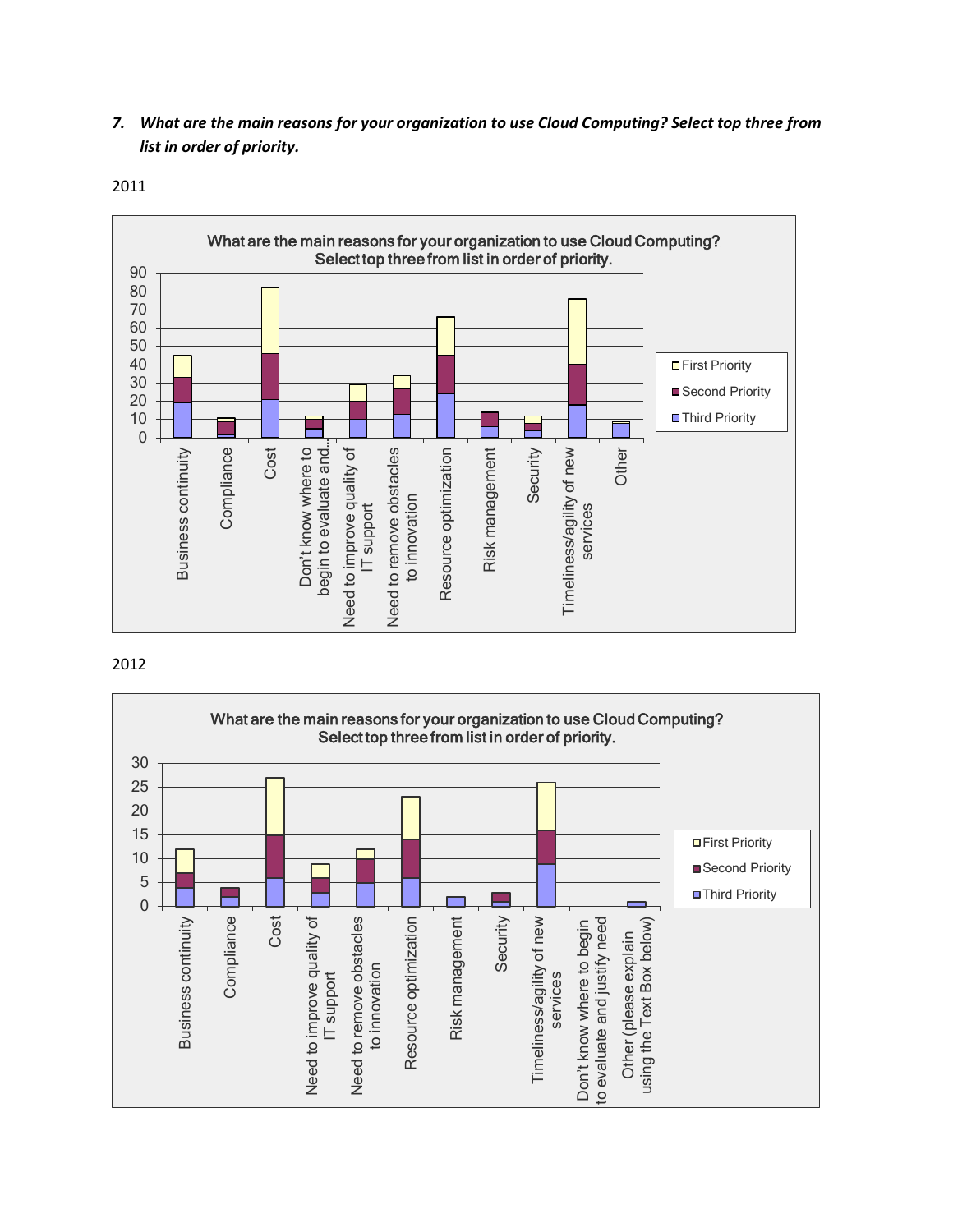The primary priorities when determining the use of Cloud Computing continue to be cost, timeliness, and resource optimization. Business opportunity has decreased slightly in priority, and removal of innovation obstacles increased from 2011.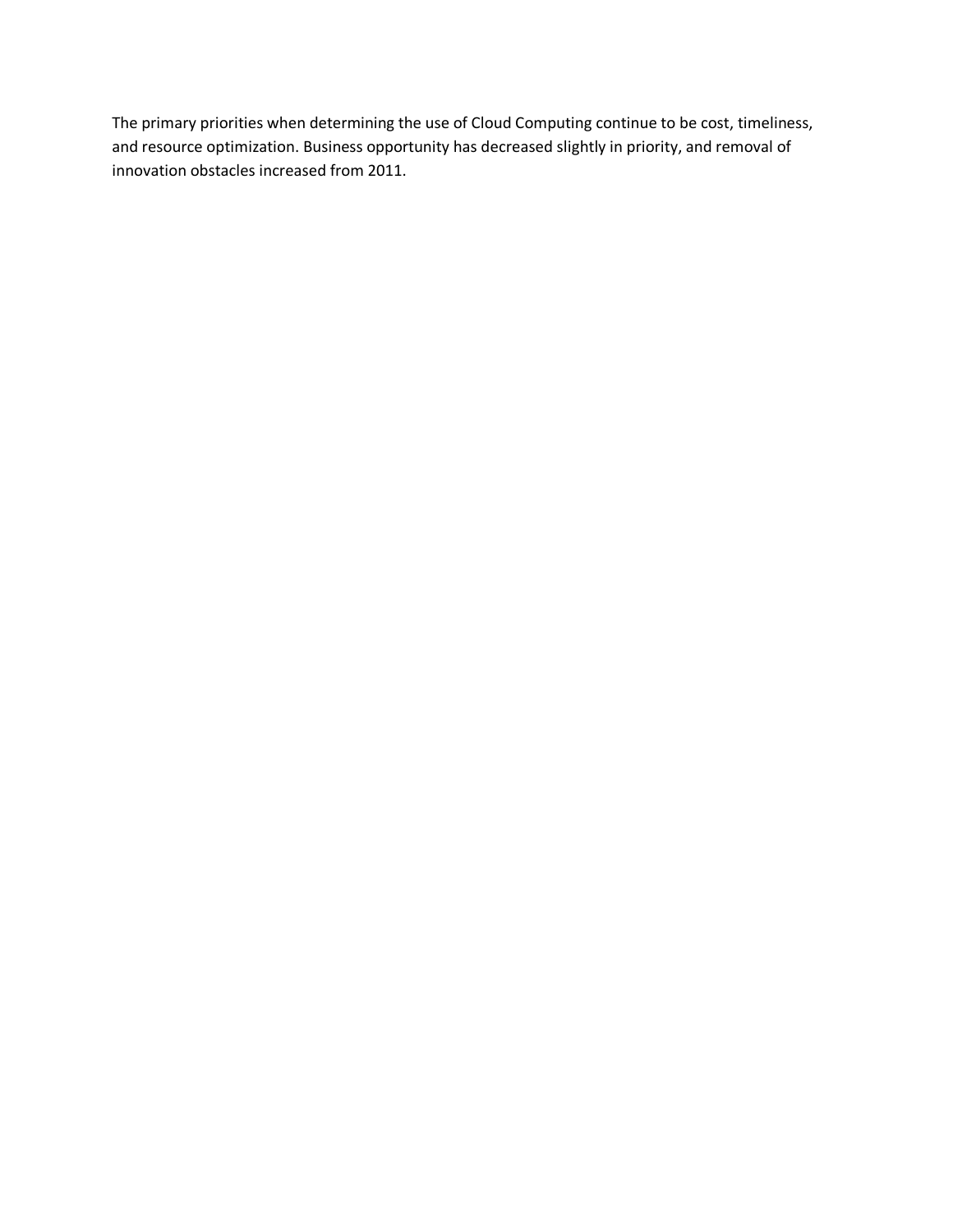### **8.** *What best describes where Cloud Computing fits into your organization's IT roadmap?*

### 2011



2012



The majority of survey respondents is either actively researching Cloud Computing for business use or has already implemented Cloud services. In 2012, this was an impressive 92.5 percent, similar to the 2011 figure of 91.7 percent.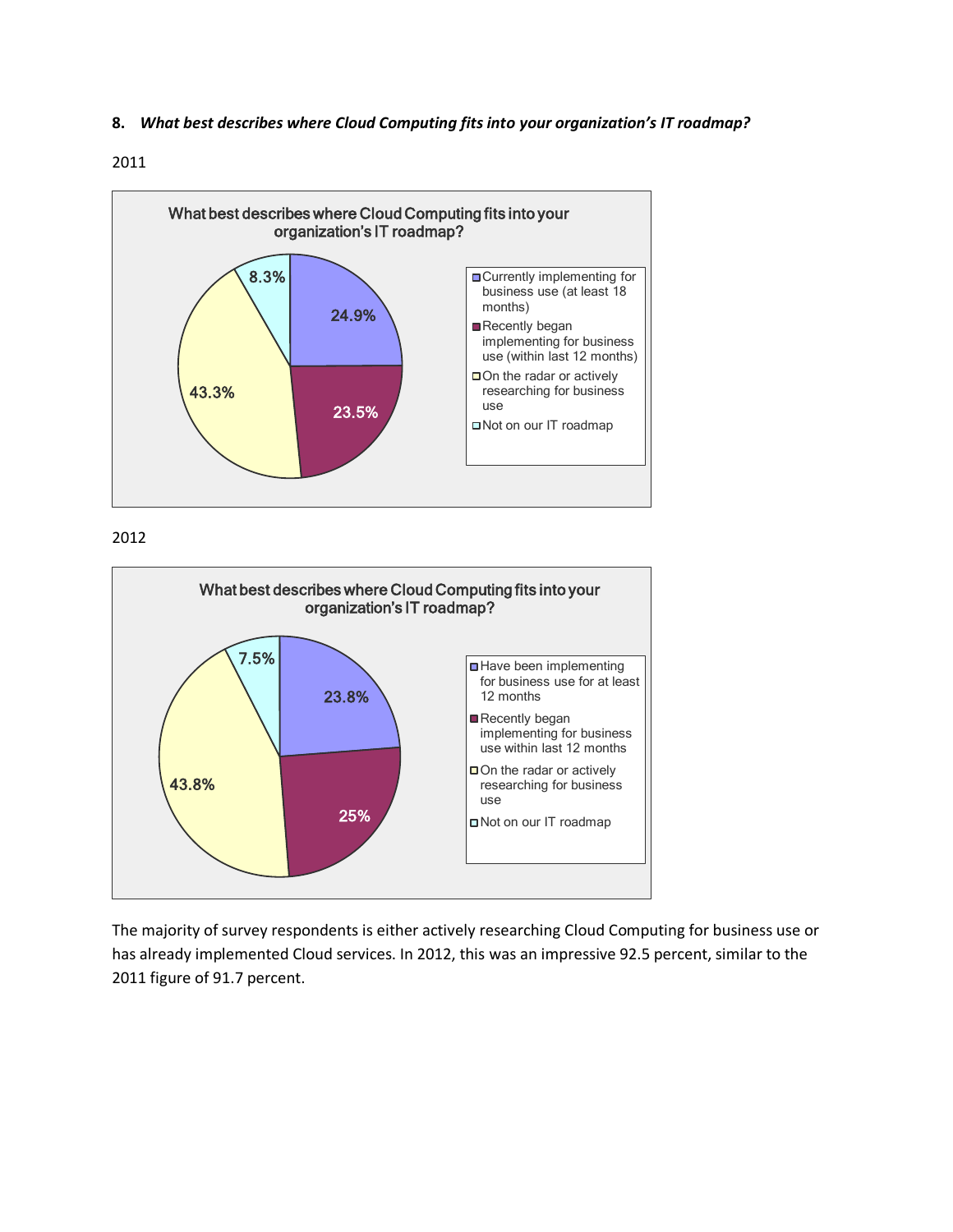# *9. Which Cloud deployment model(s) best fits your organization?*





## 2012



Both surveys revealed that a hybrid Cloud would be best for their organization; however in 2012, private Cloud showed resurgence, almost doubling from 2011 to 2012. Private and hybrid Cloud appear to be the strongest options for most organizations.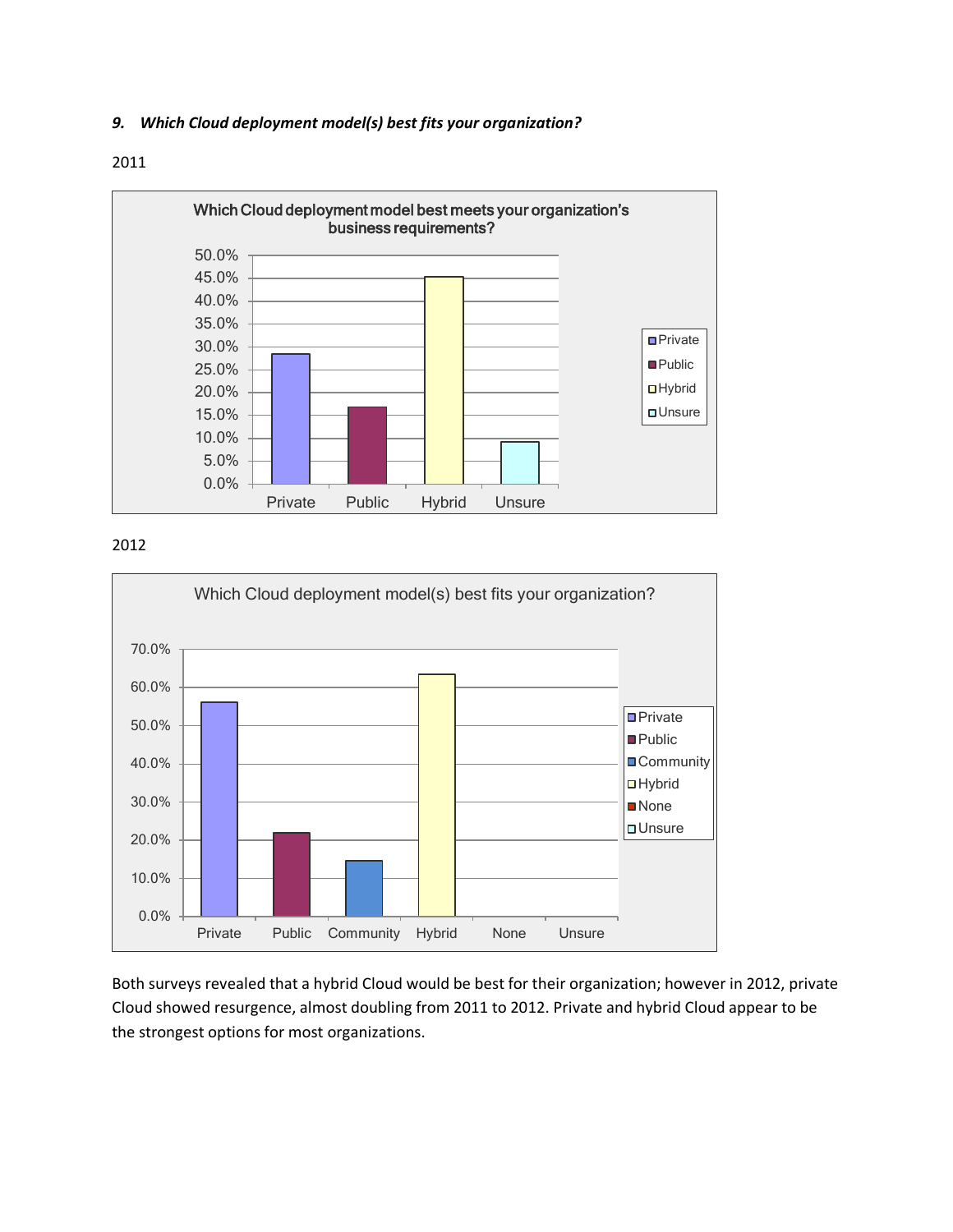*10. Do you think the return on investment from a Cloud project to address these business requirements in your organization would be:*









Results revealed a conflict between respondents about whether Cloud projects are easy or hard to justify. In 2012, "other" responses claimed that it is a mixture of easy evaluation and hard justification.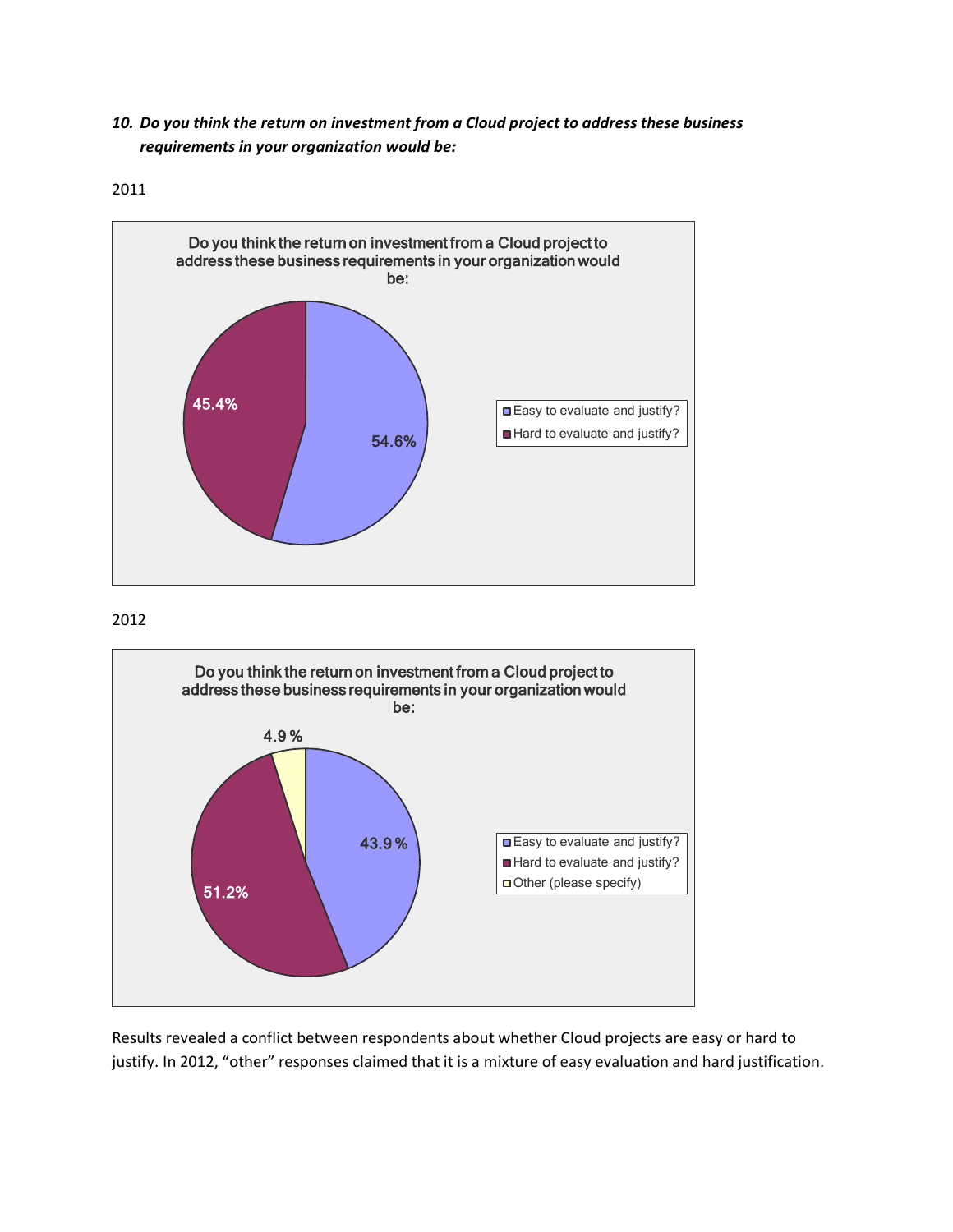*11. Do you currently have any mechanisms in place to measure ROI for your Cloud Computing initiative?*

2011



2012



Organizations with mechanisms in place to measure ROI actually decreased from 2011 to 2012 – 35.4 percent and 19.5 percent, respectively.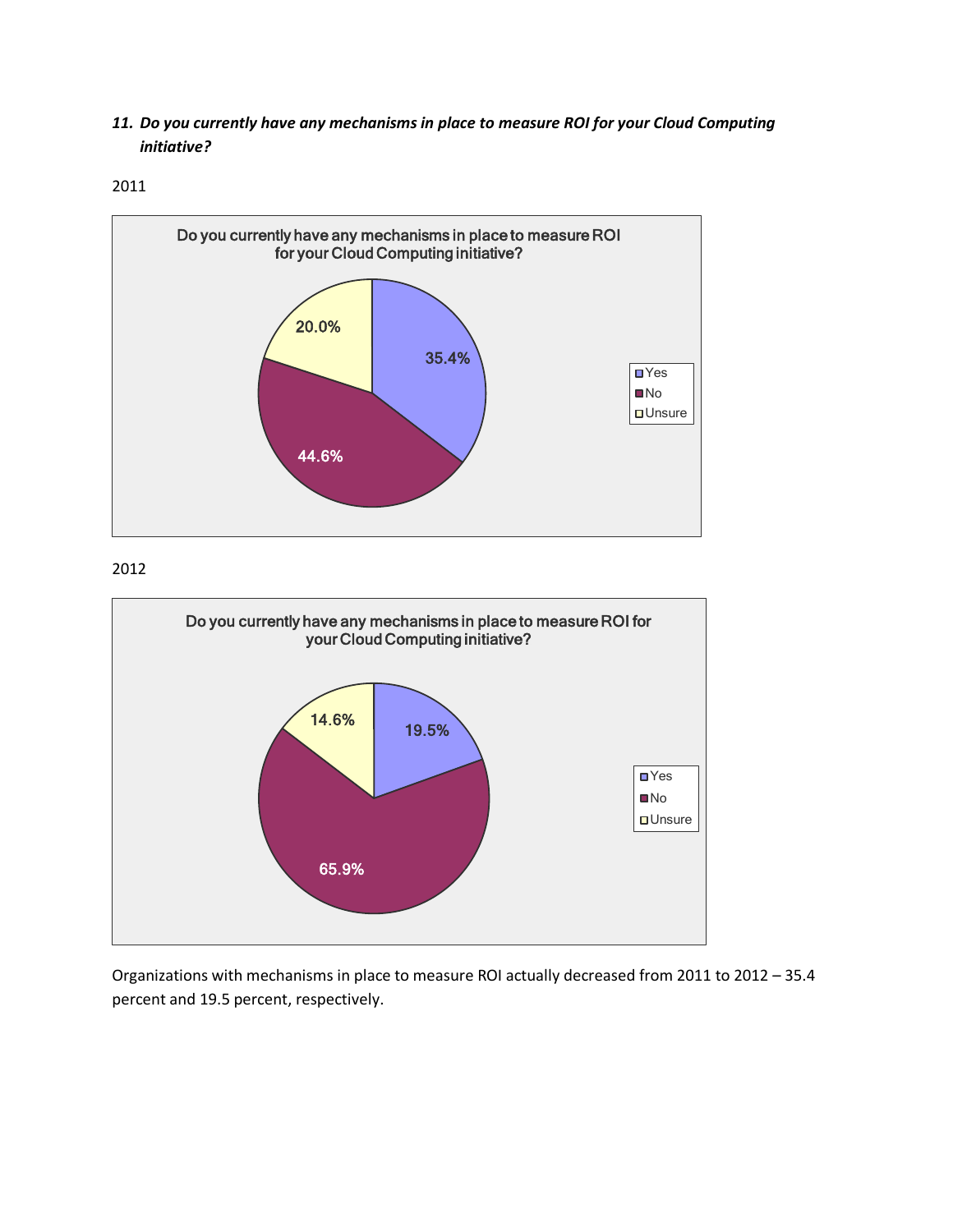*12. Which of the following Cloud ROI metrics are you currently using or plan to use in the next 12 months? Select top three from list in order of priority.*



2011

# 2012

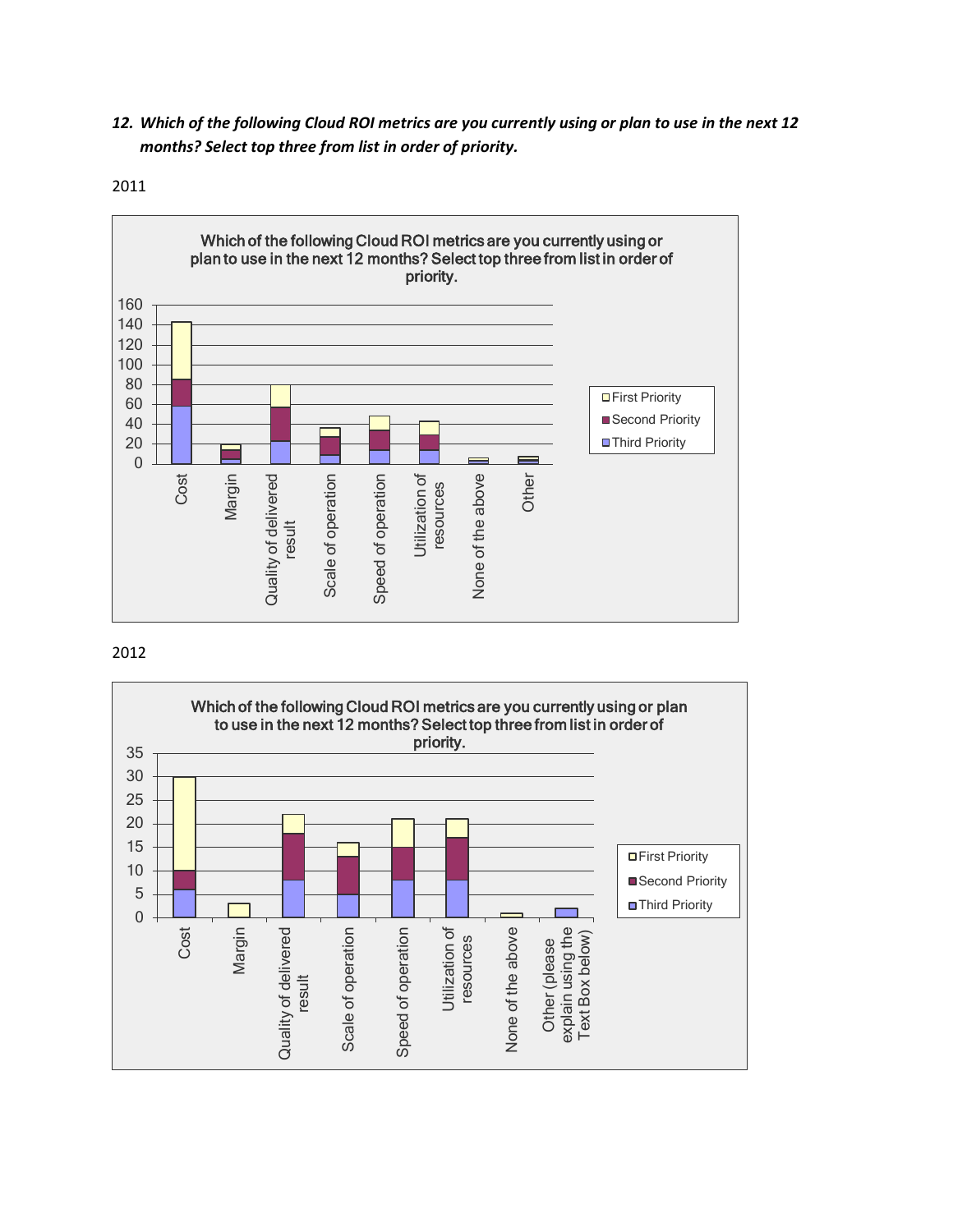Similar to 2011, 2012 survey results showed that cost is the primary Cloud ROI metric organizations will measure in the next 12 months. Quality of delivered results and speed of operation have remained popular metrics, while 2012 survey respondents are prioritizing the utilization of resources as a metric.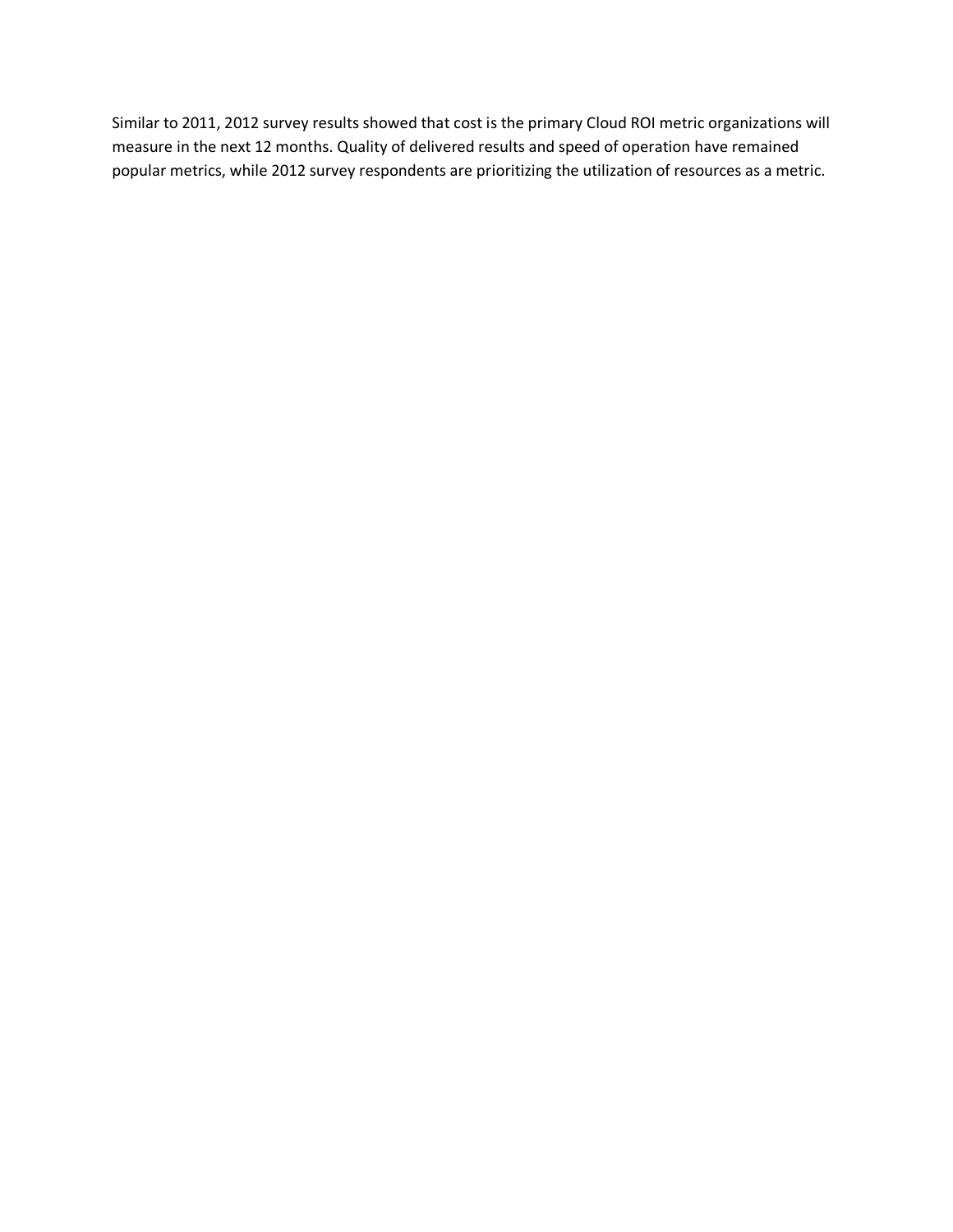*13. Do you expect your Cloud initiative to significantly impact one or more business processes?*



2012



Results this year were almost identical with 2011. Most respondents expect their Cloud initiative to significantly impact one or more business processes.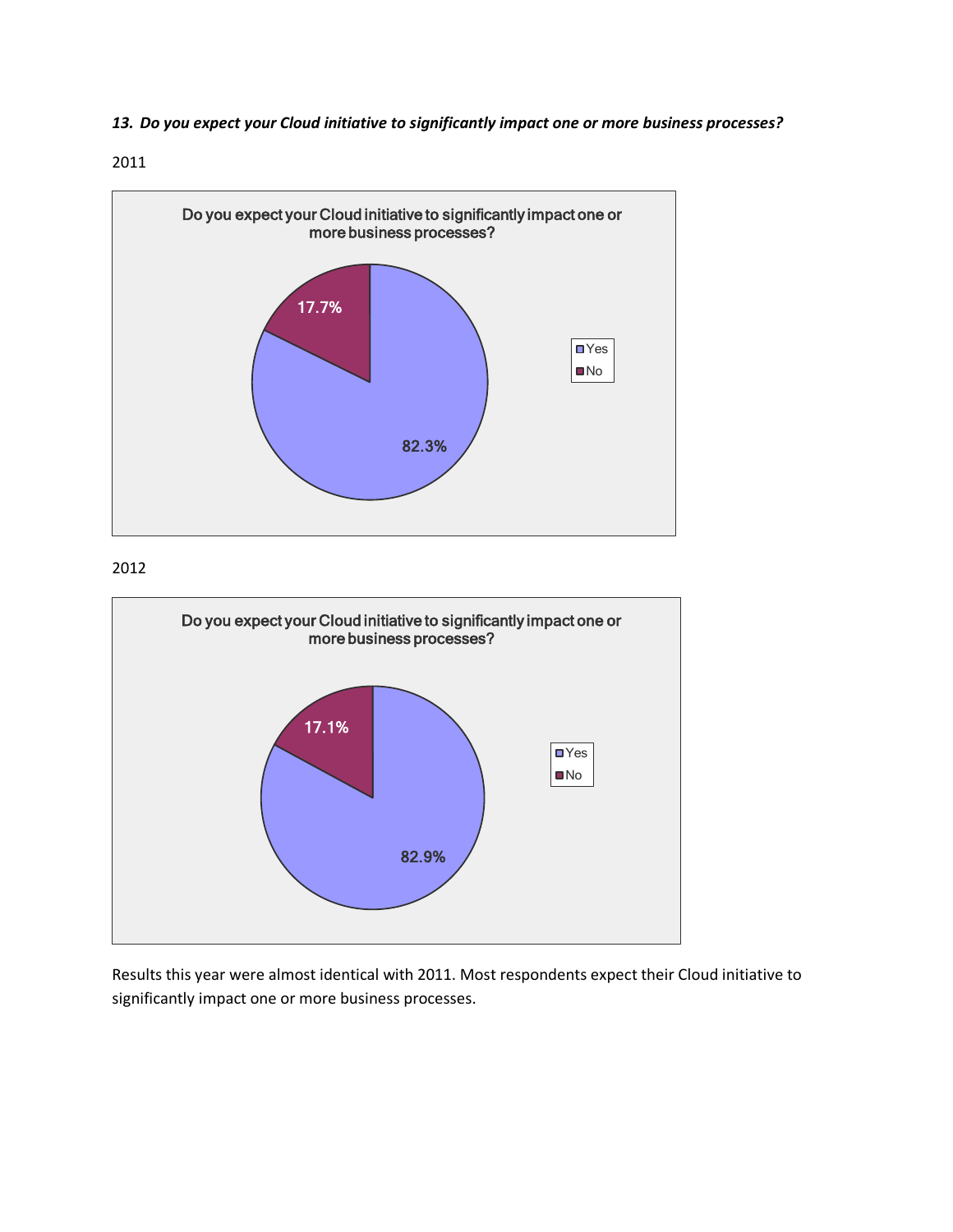*14. If yes, how prepared are you for these changes?*



# 2012



Over 50 percent of respondents in both 2011 and 2012 did not feel totally prepared for changes Cloud initiatives will bring to their business processes. In fact, a slightly larger percentage of 2012 respondents felt unprepared than 2011 respondents.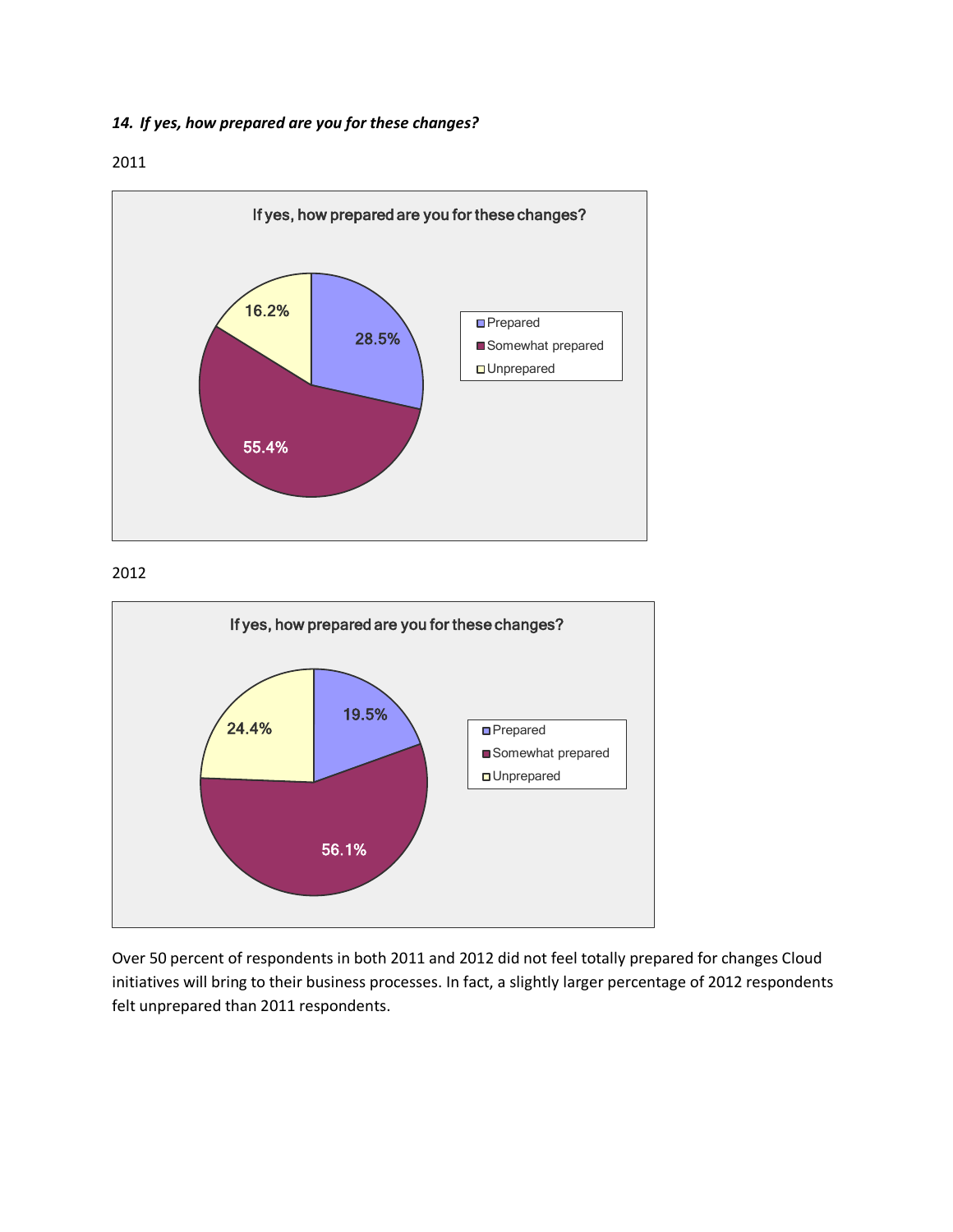*15. What are your biggest concerns surrounding the Cloud today? Select top three from list in order of priority.*



2012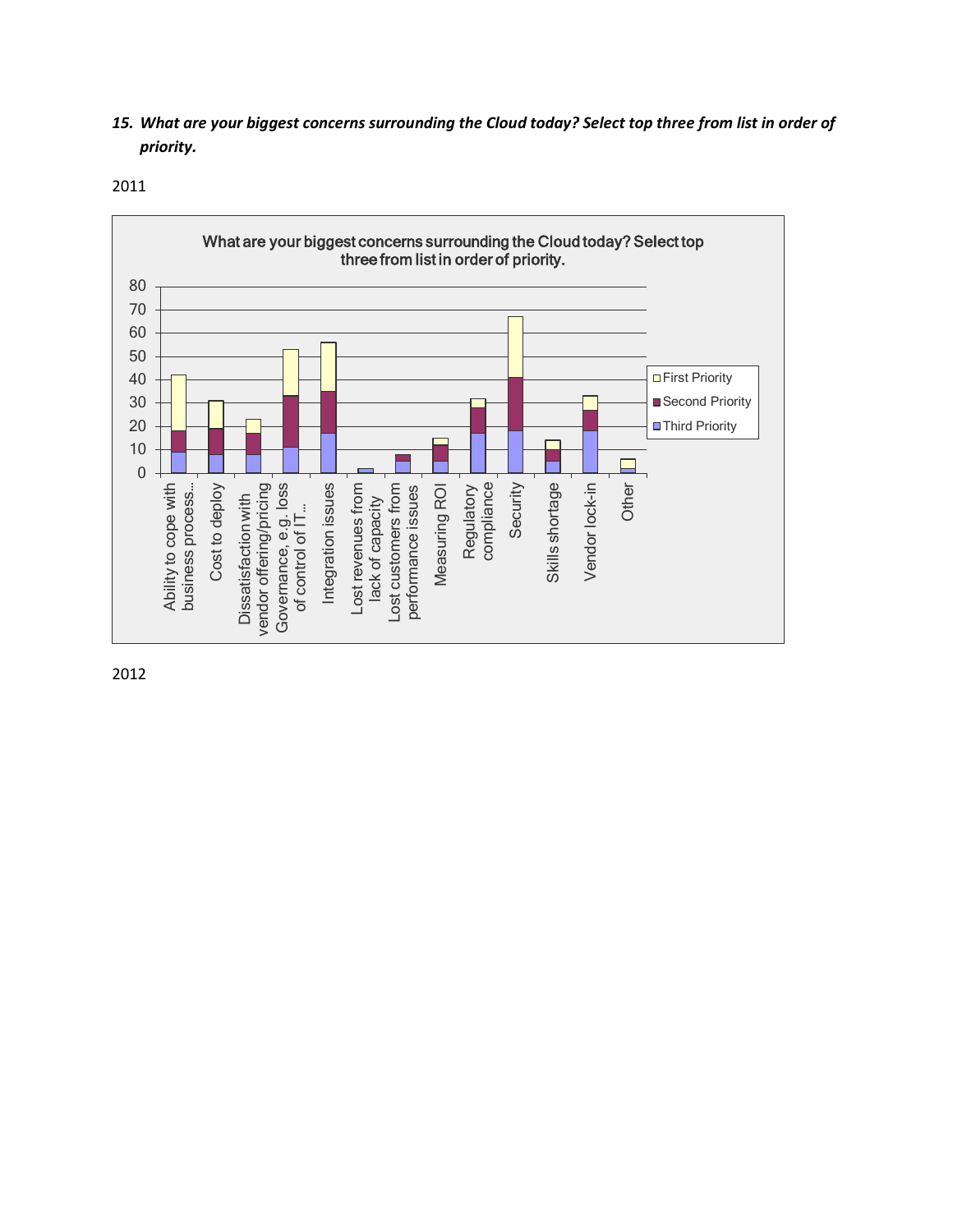

Both years' results revealed that the biggest concerns around Cloud are security, followed by integration issues and governance. In 2012, respondents showed that cost of deployment has also become a major concern.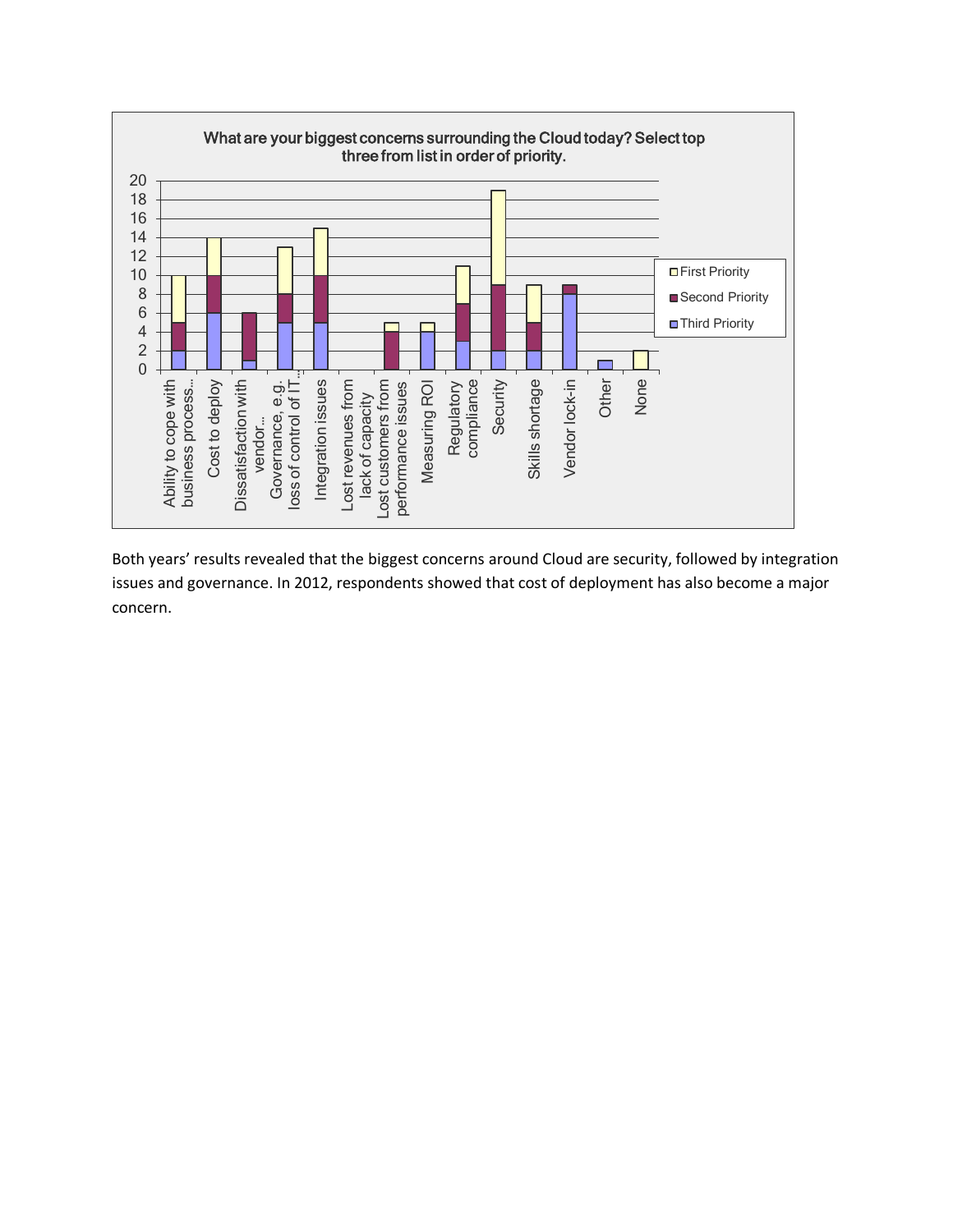*16. What are your main concerns with using an outside Cloud provider? Select top three from list in order of priority.*

2011



### 2012



Both survey results showed that security is the biggest concern about using an outside Cloud provider, followed by interoperability and vendor lock-in. Performance issues became less of a concern in 2012, while concerns regarding cost rose.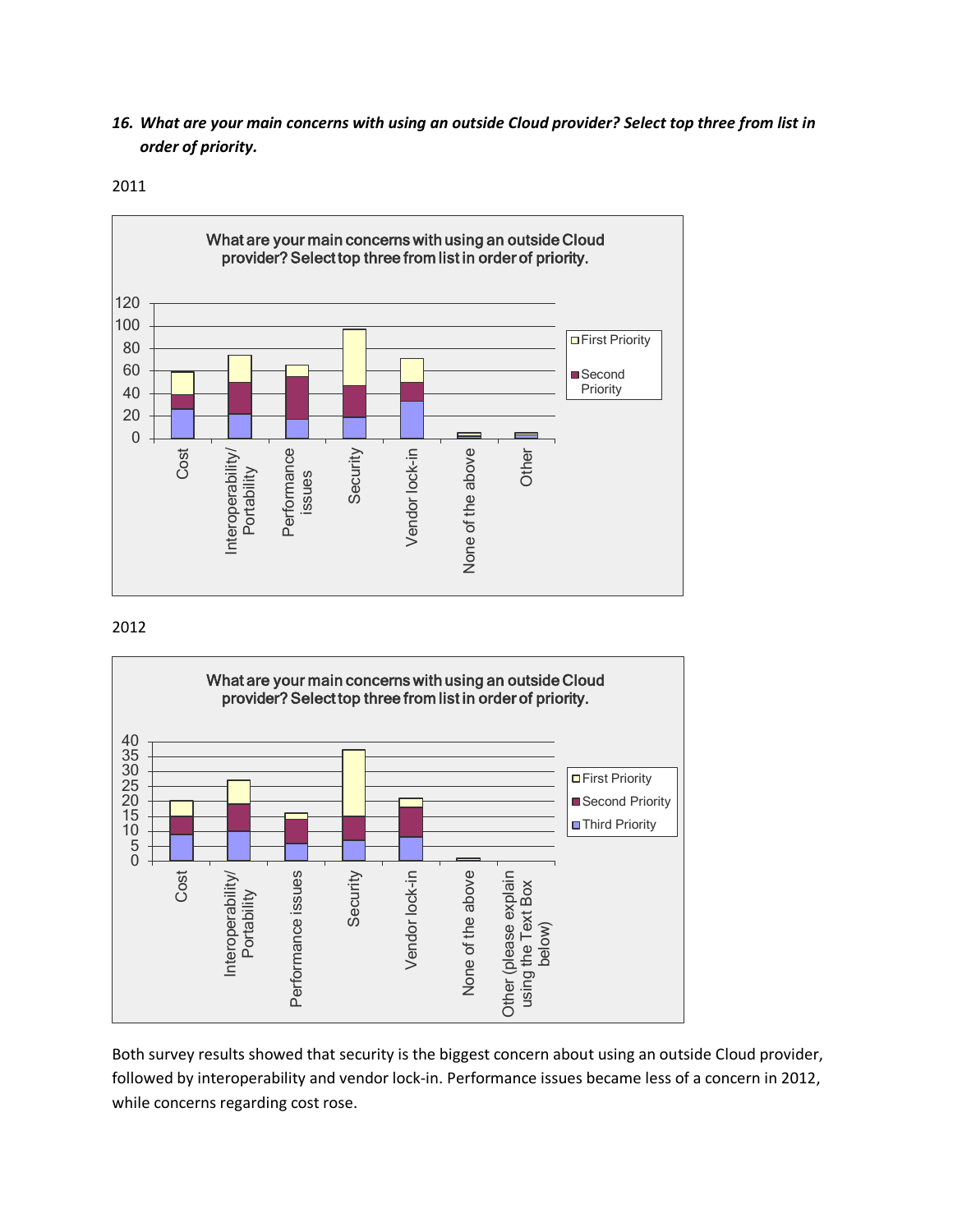*17. How is your organization addressing concerns about data security and privacy surrounding the Cloud?*

2011



2012



A large percentage of respondents, in both 2011 and 2012, are creating new information security controls to address security and privacy concerns surrounding the Cloud. An equal percentage claim to use existing information security controls, and a slightly smaller percentage just use the Cloud service provider's control.